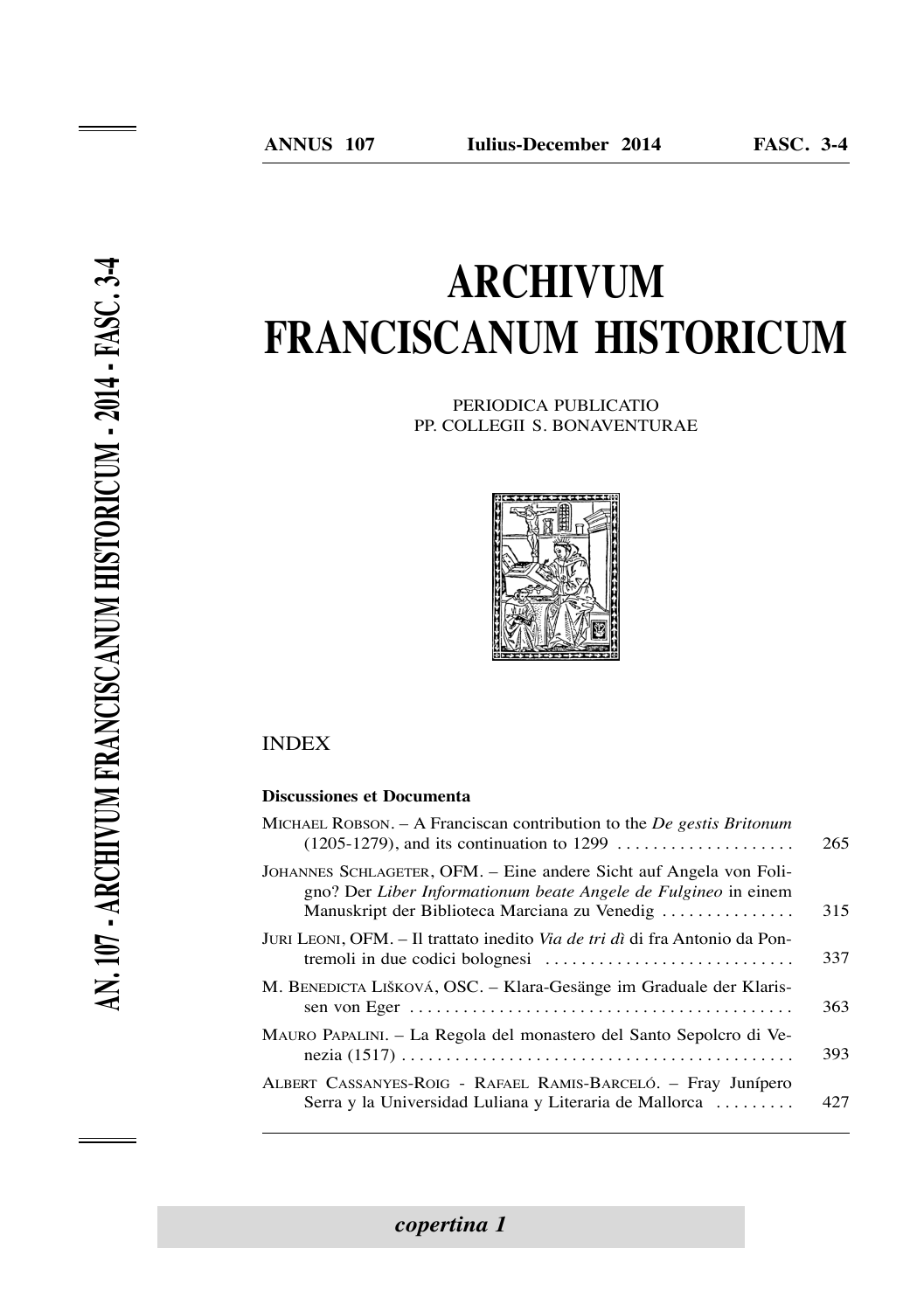| BARBARA DI PAOLA. - L'Archivio storico della Provincia SS. Nome di                                                                                                                                | 457 |
|---------------------------------------------------------------------------------------------------------------------------------------------------------------------------------------------------|-----|
| <b>Miscellanea</b>                                                                                                                                                                                |     |
| LUDOVIC VIALLET. - Computatum est. Le document comptable dans les<br>couvents franciscains. À propos de deux ouvrages récents                                                                     | 483 |
|                                                                                                                                                                                                   | 493 |
| <b>Recensiones</b>                                                                                                                                                                                |     |
| ALEXANDRI DE HALES Quaestiones disputatae de peccato originali. - (So-                                                                                                                            | 497 |
| SCHNEIDER, JOHANNES [OFM] - ZAHNER, PAUL [OFM] (Hrsg.). - Klara-<br>Quellen. - (Maria P. Alberzoni)                                                                                               | 499 |
| FREEMAN, GERARD PIETER. - Il cingolo di santa Chiara. Nuovi contributi do-<br>cumentari sugli inizi del movimento clariano. - (Clara M. Fusciello)                                                | 502 |
| Francesco e Chiara d'Assisi. Percorsi di ricerca sulle fonti. - (William J.                                                                                                                       | 506 |
| EGIDIO D'ASSISI [OMin.]. – Dicta. – (Filippo Sedda)                                                                                                                                               | 510 |
| GUIBERTI TORNACENSIS [OMin.] De morte; De septem verbis Domini in<br>cruce. – (Aleksander Horowski)                                                                                               | 514 |
| RAMON LLULL. - Llibre d'intenció. - (Rafael Ramis Barceló)                                                                                                                                        | 518 |
| JOHNSON, IAN - WESTPHALL, ALLAN F. (eds.). - The Pseudo-Bonaventuri-<br>an Lives of Christ. Exploring the Middle English Tradition. - (Mí-                                                        | 521 |
| BARTOLUCCI, FRANCESCA - LAMBERTINI, ROBERTO (a cura). - Osservanza<br>francescana e cultura tra Quattrocento e primo Cinquecento: Italia<br>e Ungheria a confronto. - (Marie-Madeleine de Cevins) | 524 |
| VIALLET, LUDOVIC. - Les sens de l'observance. Enquête sur les réformes<br>franciscaines entre l'Elbe et l'Oder, de Capistran à Luther (vers<br>$1450$ - vers $1520$ ). - (Johannes Schlageter)    | 527 |
| TURLEY, STEVEN E. - Franciscan Spirituality and Mission in New Spain,                                                                                                                             | 531 |
| RIQUELME OLIVA, PEDRO [OFM] - VERA BOTÍ, ALFREDO. - El convento<br>de San Francisco de Murcia. - (Francisco Víctor Sánchez Gil)                                                                   | 534 |
| STACHERA, SIMEÓN CZESŁAW, OFM. - Franciscanos y Sultanes en Mar-                                                                                                                                  | 539 |
|                                                                                                                                                                                                   | 543 |
|                                                                                                                                                                                                   | 571 |
|                                                                                                                                                                                                   | 577 |
|                                                                                                                                                                                                   | 595 |
|                                                                                                                                                                                                   | 599 |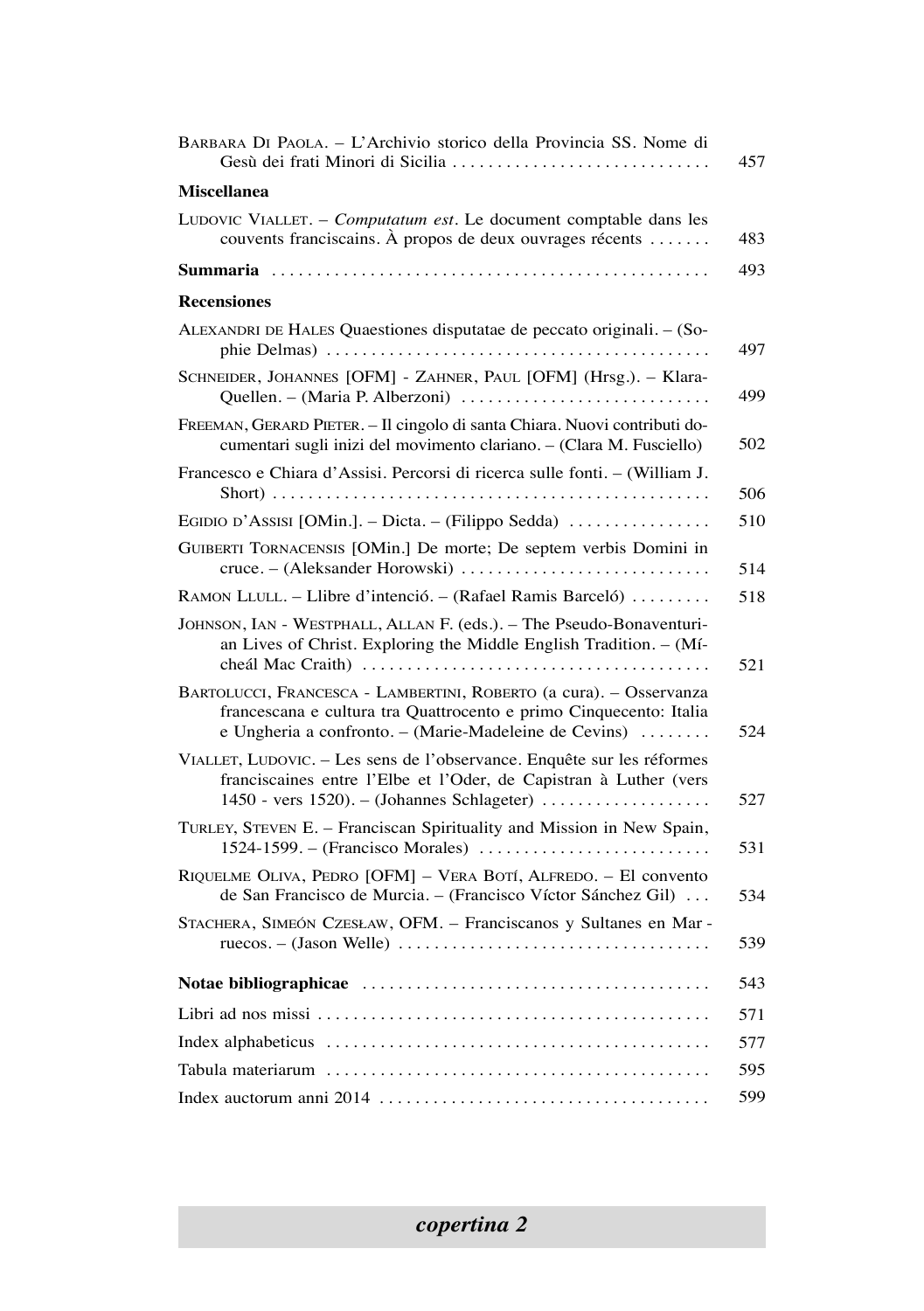## **summaria**

Michael Robson. – a Franciscan contribution to the *De gestis Britonum* (1205- 1279), and its continuation to 1299 (265-313)

*Accanto al famoso* De adventu *dell'Eccleston, ci sono altre croniche inglesi, che contengono qualche accenno alle vicende dell'Ordine nell'Inghilterra del 1200. L'articolo di M. Robson presenta una di queste fonti, ancora inedita, dal titolo* De gestis britonum*, in una versione che proviene dal convento minoritico di Hereford, o più esattamente la parte che copre gli anni 1205-79 (British Library, Cotton, ms. Nero A.ix). Viene presentata ugualmente un altro testimone della stessa cronica (British Library, Cotton, ms. Domitian A.iii), che la estende fino al 1299. L'autore evoca e commenta i fatti storici ivi contenuti, concentrandosi poi sui cenni francescani della cronica che lasciano intendere che i compilatori della stessa fossero dei frati Minori. In un'appendice vengono trascritte le notizie degli anni 1205-79 (secondo ms. Nero A.ix) e 1279-99 (secondo ms. Domitian A.iii) del* De gestis britonum*.*

JOHANNES SCHLAGETER, OFM. – Eine andere Sicht auf Angela von Foligno? Der *Liber Informationum beate Angele de Fulgineo* in einem Manuskript der biblioteca Marciana zu Venedig (315-336)

*The* liber informationum *(contained in MS. Venezia, Bibl. Marciana, Cod.Lat. III 228 [3010]) is a late fourteenth-century echo of the life and works of Saint Angela of Foligno. The compiler draws from Angela's Memorial and Instructions, but also adds unknown (but less credible) episodes of her life and quotes from contemporary spiritual literature. Presenting extensive portions of the text, Schlageter comes to the conclusion that the anonymous author made use of Angela's spiritual heritage in order to contribute to a penitential renewal among the secular clergy of his time.*

JURI LEONI, OFM. – Il trattato inedito *Via de tri dì* di fra Antonio da Pontremoli in due codici bolognesi (337-361)

*This article is intended to provide a codicological and paleographic description of two manuscripts in the Archivio della Beata Caterina at the Archivio Generale Arcivescovile of Bologna. The manuscripts transmit the text of an unpublished treatise of an Observant Franciscan friar, Antonio of*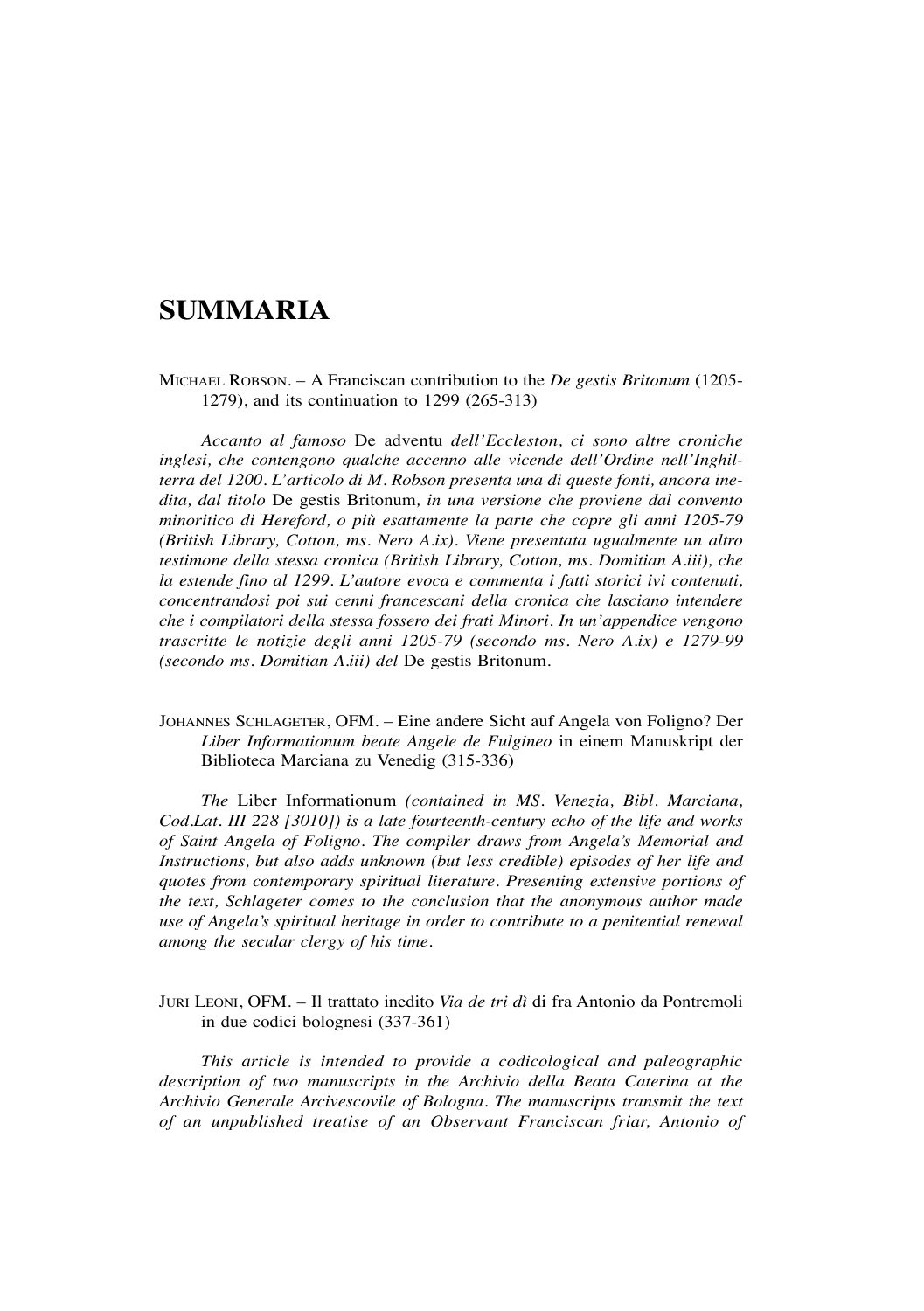*Pontremoli, entitled* Via de tri dì *and dedicated to Sr. Innocenzia Annichini († 1493), one of the first companions of St. Catherine of Bologna (1413-63). According to the author of the article, the origin of the two manuscripts (Bologna and Cremona) and their colophons and notes of possession testify to the contacts and the exchange of books between the Observant Franciscan centres between the fifteenth and sixteenth centuries. The monastery of Corpus Domini in Bologna is recognised as one of the most important centres of authentic and creative assimilation of the religious and cultural movement of the Franciscan Observance by St. Catherine and her first companions.* 

#### M. BENEDICTA LIŠKOVÁ, OSC. – Klara-Gesänge im Graduale der Klarissen von Eger (363-391)

*The Friars Minor and Poor Clares at Eger (nowadays Cheb, Czech Republic), shared a double monastery since the second half of the thirteenth century. The museum at Cheb conserves six liturgical manuscripts of the first half of the sixteenth century, which might have been produced in the local Franciscan* scriptorium*. Yet, their contents also reveal connections with similar manuscripts of the Clarian monasteries of Graz and Nürnberg. The author examines the calendar of saints of these manuscripts, and transcribes the texts on St Clare of the* graduale de sanctis*, some of which had remained unknown and unpublished before.*

MauRo PaPalini. – la Regola del monastero del santo sepolcro di Venezia (1517) (393-426)

*This article recalls the development of a community of Venetian Franciscan lay women into a monastery of the Third Order Regular. Along with the 1289 Third Order Rule, the sisters followed a set of statutes which in 1517 were officially recognized as their Rule. This Rule was being followed also after 1521, when Leo X issued for the first time a common Rule for the Third Order Regular. The author presents the contents of this 1517 Rule and provides some information on early modern reforms concerning the dowry and economic situation of Venetian female religious communities, an issue fiercely discussed between secular rulers, the Patriarch and Rome. The appendix has the transcription of the Rule of the monastery of the Holy Sepulchre at Venice.*

#### albeRt cassanyes-Roig - RaFael RaMis-baRceló. – Fray Junípero serra y la Universidad Luliana y Literaria de Mallorca (427-455)

*The strong Franciscan intellectual tradition in Mallorca led to the establishment of various parallel Lullist and Scotist chairs of philosophy and theology, both at the University of Palma (since its foundation in 1692) and in several Franciscan local* studia*. The article examines Bl. Junípero Serra's* cursus studiorum *in this context, as well as his later teaching career as a lecturer in*